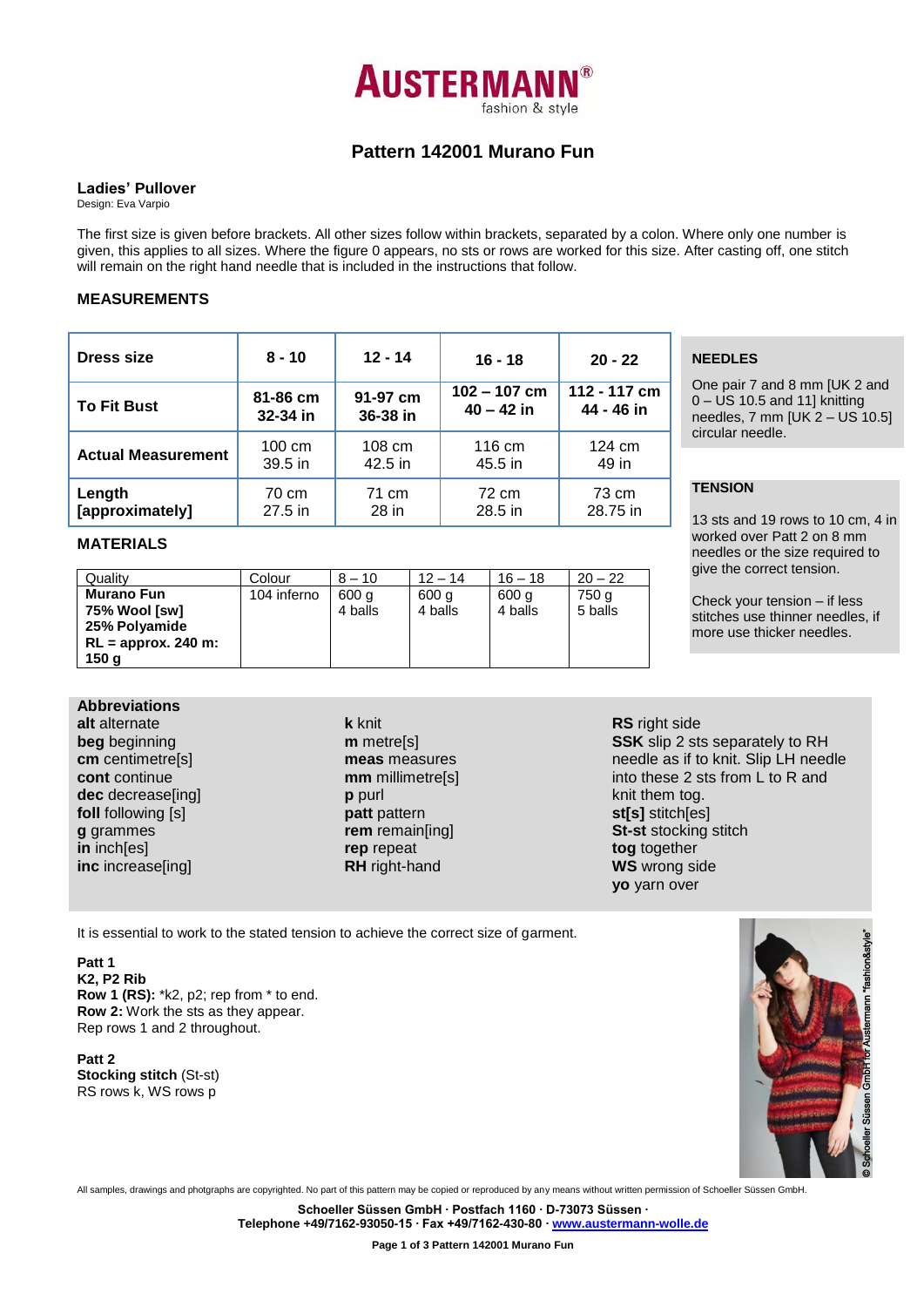

#### **Double Stitch:**

With yarn in front of work insert needle into 1<sup>st</sup> st as to purl. Slip the st to RH needle and bring the yarn to back of work over the needle and pull tightly to make another st on the RH needle. The strand must be pulled tightly so that no hole is formed. When working over the double st, k the st and extra strand on needle tog.

## **PULLOVER**

#### **BACK**

Using 7 mm needles, cast on 66 [70:76:80] sts. **1 st row:** \*k2, p2; rep from \*, end k2 [k2:p2:p2].

**2 nd row:** Work sts as they appear.

These 2 rows form k2, p2 rib.

Work in k2, p2 rib for 10 cm. Change to 8 mm needles.

Cont in St-st until Back meas 51 cm from beg, ending with RS facing for next row.

#### **Armhole Shaping**

Cast off 3 [3:4:4] sts at beg of next 2 rows.

**Dec row:** k2, k2tog, patt to last 4 sts, SSK, k2.

Rep Dec row every foll alt row 4  $[5:5:6]$  times more = 50  $[52:56:58]$  sts.

Cont in St-st until Back meas 68 [69:70:71] cm from beg, ending with RS facing for next row.

#### **Neck Shaping**

**Next row (RS):** Patt 17 [18:20:21] sts, join 2nd ball of yarn and cast off centre 16 sts, patt 17 [18:20:21] sts.

Work each side of neck separately.

Cast off 3 sts once at inside neck edge.

Cont in patt as set until Back meas 70 [71:72:73] cm from beg. Cast off rem 14 [15:17:18] sts each side for shoulders.

# **FRONT**

Work same as Back until Front meas 35 [36:37:38] cm from beg, ending with RS facing for next row..

**Neck and Armhole Shaping**

**Next row (RS):** Patt 31 [33:36:38] sts, join 2<sup>nd</sup> ball of yarn and cast off centre 4 sts, patt 31 [33:36:38] sts.

Work each side of neck separately.

Next row (RS): Patt to last 4 sts of first half, SSK, k2; on 2<sup>nd</sup> half, k2, k2tog, patt to end of row.

Cont to dec 1 st at each inside edge as set every foll 4th row 9 times,

AT THE SAME TIME,

when work meas 51 cm from beg, cast off from each armhole edge 3 [3:4:4] sts once, then dec 1 st at each armhole edge every foll alt row 5 [6:6] 7 times same as on Back.

When Back meas 70 [71:72:73] cm from beg, cast off rem 14 [15:17:18] sts each side for shoulders.

#### **SLEEVES (both alike)**

Using 7 mm needles, cast on 32 [34:36:36] sts.

**1 st row** \*k2, p2; rep from \*, end p2 [k2:p2:p2].

**2 nd row** Work the sts as they appear.

These 2 rows form k2, p2 rib.

Work in k2, p2 rib for 15 cm. Change to 8 mm needles and cont in St-st.

AT THE SAME TIME,

inc 1 st each side every 10<sup>th</sup>  $[10^{th}:10^{th}:8^{th}]$  row 8 [3:2:7] times, every foll 0 [8<sup>th</sup>:8<sup>th</sup>:6<sup>th</sup>] row 0 [6:7:3] times = 48 [52:54:56] sts. Cont in St-st until Sleeve meas 46 [45:44:43] cm from beg, ending with RS facing for next row.

#### **Cap shaping**

Cast off 3 [3:4:4] sts at beg of next 2 rows.

**Dec Row:** k2, k2tog, patt to last 4 sts, SSK, k2.

Rep Dec row every foll alt row 10 times more.

Cast off 3 sts at beg of next 2 rows.

When Sleeve meas 60 [59:58:57] cm from beg, cast off rem 14 [18:18:20] sts.

Work 2nd sleeve in same way.

# **FINISHING**

Pin pieces to measurements, cover with clean, damp towels and allow to dry. Join shoulder seams with mattress st. Set in sleeves. Join side and sleeve seams with mattress st.

#### **Collar**

Using 7 mm circular needle, beg at centre Front, pick up 120 sts evenly around neck edge. Turn. Work in Patt 1 and short rows as foll:

**Next row (WS):** [k2, p2] 29 times (= 116 sts in Patt 1), leave the last 4 sts unworked, turn, work double st, patt 112 sts, turn, work double st, patt 108 sts, turn, work double st, patt 104 sts, turn, work double st. Cont in this way to work 4 less sts at end of next 18 rows, working double st after every turn. The centre 32 sts at Front are unworked. Work 1 rnd over all sts then cast off sts loosely in patt.

All samples, drawings and photgraphs are copyrighted. No part of this pattern may be copied or reproduced by any means without written permission of Schoeller Süssen GmbH.

**Telephone +49/7162-93050-15 ∙ Fax +49/7162-430-80 ∙ [www.austermann-wolle.de](http://www.austermann-wolle.de/)**